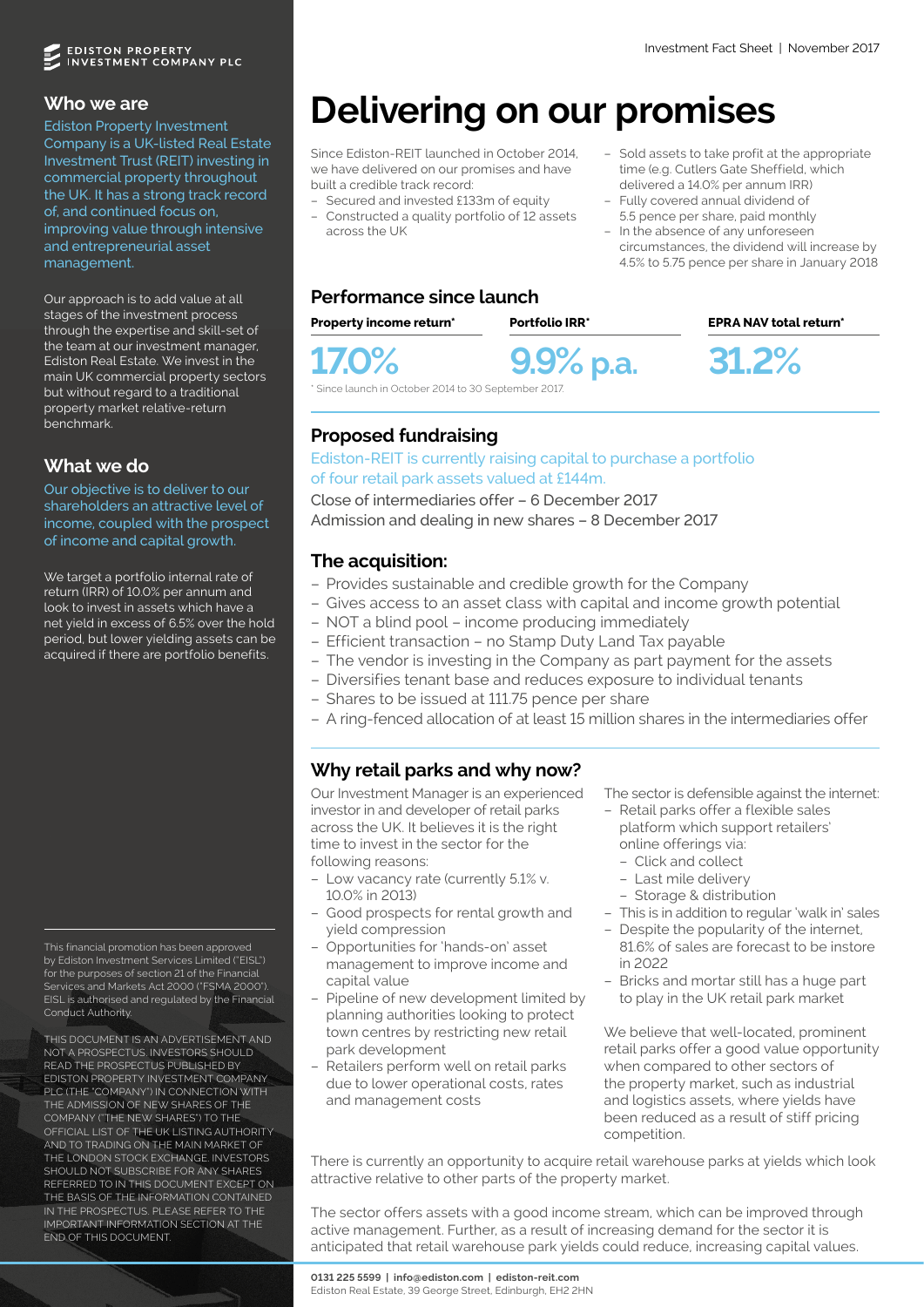# **EDISTON PROPERTY**<br>INVESTMENT COMPANY PLC

### **Portfolio at a glance**



**Before acquisitions\*** as at 31 October 2017

**Portfolio value**

**£173.59m**

**Number of tenants**

**37**

**Contracted annual rent**

**212r** 

**Weighted average unexpired lease term**

**6.19years**

\* Source: Ediston Properties Limited.

**After acquisitions**

**Combined portfolio value**

**£317.59m**

**Number of tenants**

**62**

**Net annual rent**

**£19.73m**

**Weighted average unexpired lease term**

# **6.78years**

## **The combined portfolio**

#### **Sector**

On completion

Leisure **Office** 

 $\mathbf{r}$ 

m.





**15%**

B&Q plc **Tesco Stores Ltd** B&M Retail Ltd Ē. Marks & Spencer plc **16%** Ernst & Young LLP

**Tenants** On completion

Other tenants



All data as at 31 October 2017. Source: Ediston Properties Limited.

#### **Combined asset value**

Retail warehouse

# **£144m, 6.02% net initial yield**

#### **New assets**



Widnes, Widnes Shopping Park Value





Prestatyn, Prestatyn Shopping Park Value





Hull, Kingston Retail Park Value





Barnsley, Wombwell Lane Retail Park Value

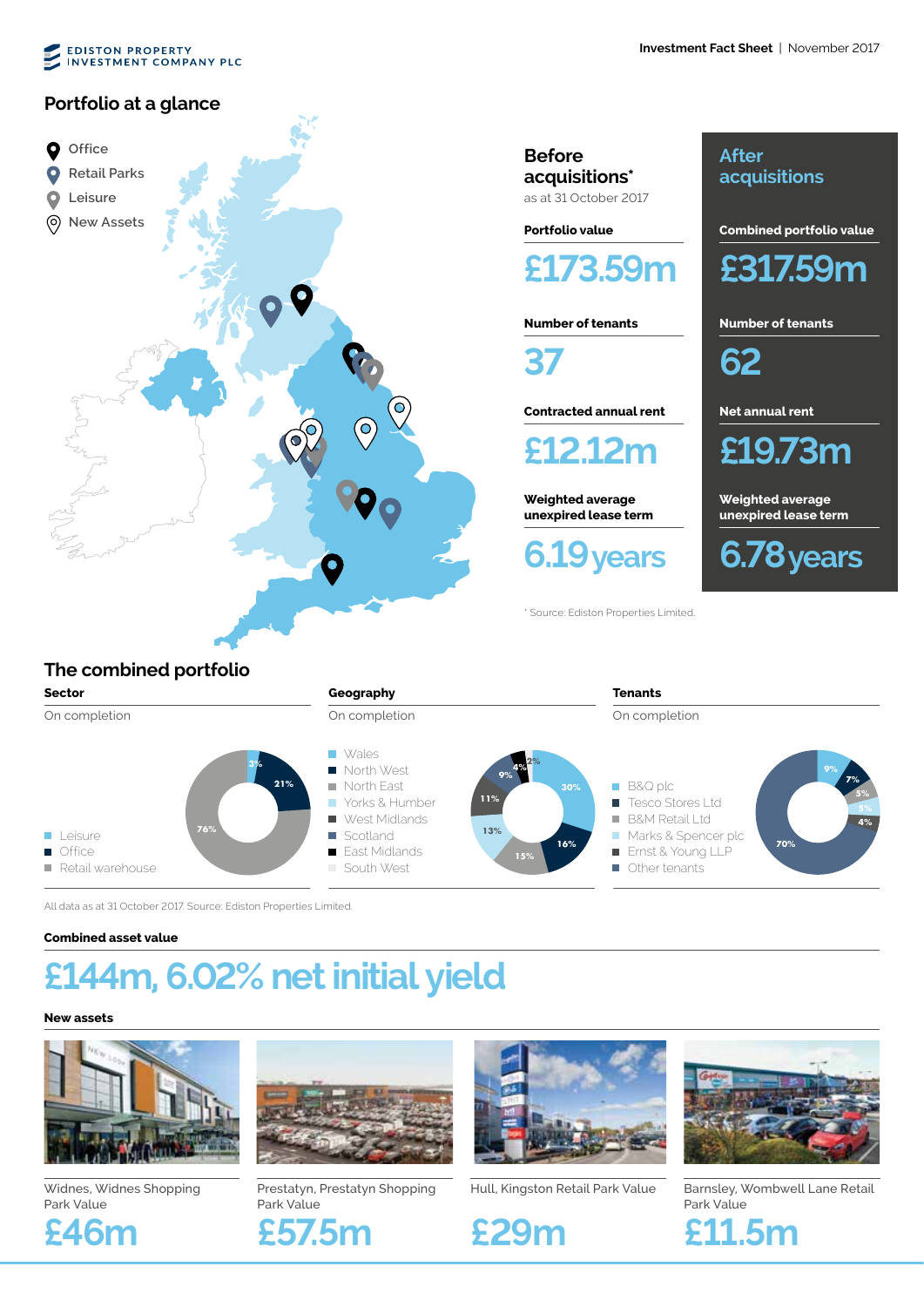# **Key financial facts Reasons to invest**

**EPRA NAV total return\***



Since launch in October 2014 to 30 September 2017.

#### **Property income return\***

**17.0%**

\* Since launch in October 2014 to 30 September 2017.

**EPRA NAV per share\***

**111.32p**

\* As at 30 September 2017.

#### **EPRA NAV per share increase\***

**15.8%**

Since launch in October 2014.

**Current annual dividend**

(paid monthly and fully covered)

**50** per share

#### **Dividend increase**

# **4.5% to 5.75p per share**

\* in January 2018, in the absence of unforeseen circumstances

Fee 0.95% of net assets up to £250m, reducing to 0.75% on net assets in excess of £250m.

Existing £56.92m debt facility from Aviva Commercial Finance Limited, expiring 2025 at an "all-in" fixed rate of 2.99%. The target loan-to-value-range is 30-35%.

The Company will enter into a new debt facility when it acquires the new assets.

- Established Company with a track record of delivering targeted performance
- Experienced Investment Manager with an intensive and entrepreneurial approach to asset management
- Good retail park assets which offer value relative to others sectors, such as industrial and logistics
- Prospects of income and capital growth
- Good income stream

## **Key risks**

Detailed disclosure of risks are contained in the prospectus, in the section headed 'risk factors'. These should be carefully considered.

#### **INVESTMENT RISK**

The value of the Company's shares and the income from them can fall as well as rise. Past performance is not a guide to future performance.

#### **PROPERTY RISK**

The ability of the Company to achieve its investment objectives may be affected by competition for appropriate investment opportunities.

Performance could be adversely affected by a downturn in the property market and/ or UK economy which could lead to property valuations falling and/or a reduction in revenues which could detrimentally affect the Company's ability to pay dividends or its ability to sell assets.

#### **FINANCIAL RISK**

There is no guarantee that the Company will be able to refinance the new or existing bank facilities when they mature, which may adversely affect the returns to shareholders.

#### **CORPORATE RISK**

There is no guarantee that the Company will achieve its investment objective. Meeting the objective is the target, but the existence of the objective is not an assurance or guarantee it will happen.

#### **TAXATION RISK**

The Company operates as a UK-listed REIT and has a tax-efficient corporate structure as are result. A change in UK tax legislation or practice could affect the Company's ability to meet its investment objective and provide favourable returns to shareholders.

# **What makes us different**



#### **TARGETED INVESTMENT**

We seek to identify assets which are mispriced, through a detailed analysis of risk and the property fundamentals, combined with good knowledge of the local occupational market.

We look to acquire assets which we can improve to institutional grade property. The investment policy is not rigidly benchmarked against a traditional property relative-return benchmark. We believe it is more important to create a sustainable diversified portfolio where each asset can ultimately offer strong and potentially improving cash flow.

We aim to achieve our investment strategy by targeting 'core-plus' properties with a net yield, during the hold period, in excess of 6.5% and target an IRR of 10% per annum.



#### **UNLOCKING VALUE**

The ability to unlock value is key to delivering superior returns. We have a wellresourced investment manager, which seeks to identify value-adding opportunities for each asset.

We strive to know how the assets 'live and breathe', how they fit into the location and economic environment and what opportunities and risks exist beyond general market movements. It is then all about assessing the quality of and risks to the cash flow. In our opinion, successful property investment is about 'cash-flow first, bricks and mortar second'.



#### **EXPERIENCED INVESTMENT MANAGER WITH A TRACK RECORD OF DELIVERING**

Our investment manager has a wealth of experience in the real estate sector. All of the team has a strong track record of and continued focus on improving the value of our assets through intensive and entrepreneurial asset management.